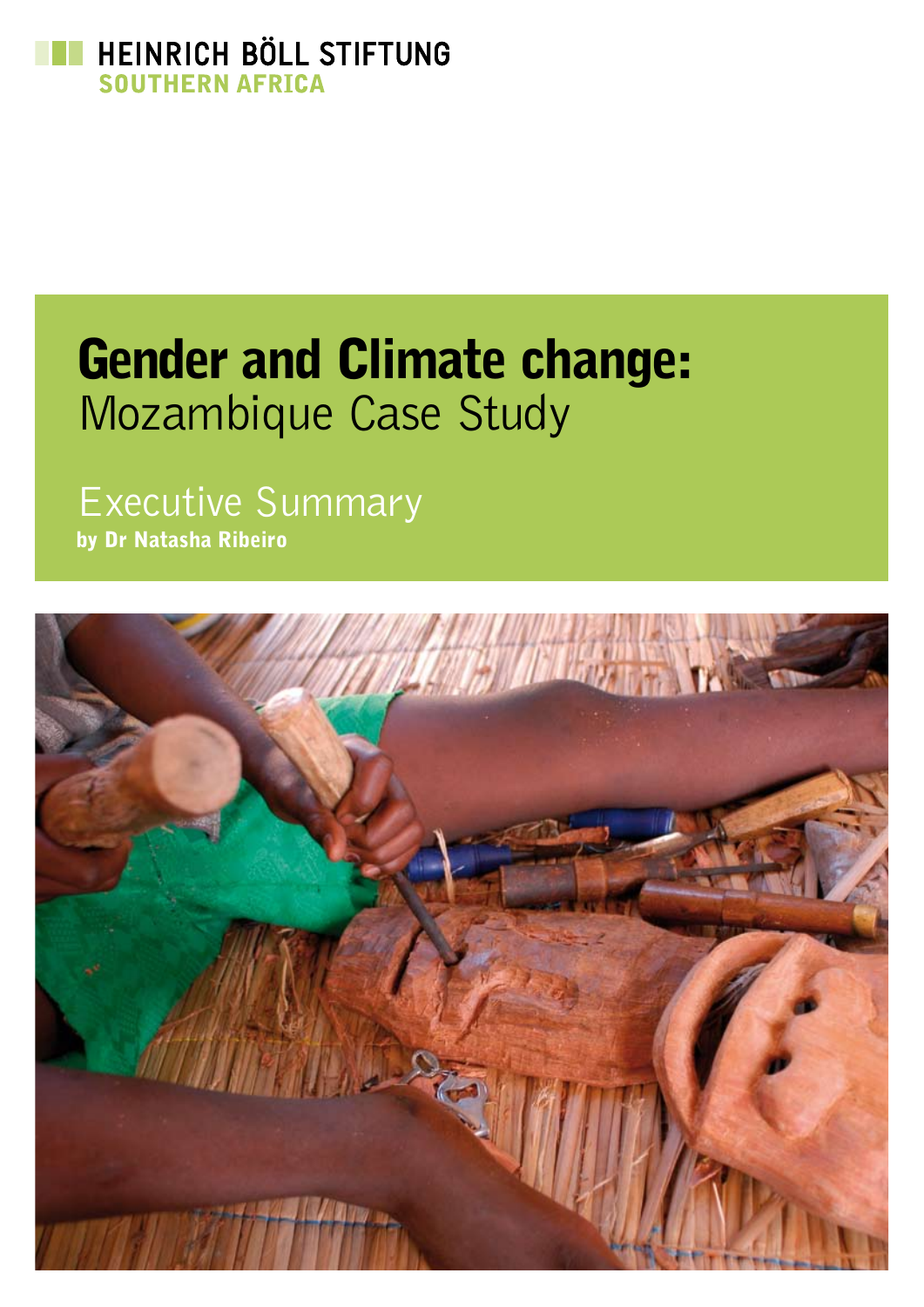## **1. Introduction**

#### **a) Country Situation**

Mozambique is situated on the eastern coast of southern Africa. It is bordered to the north by the Republic of Tanzania, to the west by Malawi, Zambia, Zimbabwe, South Africa and Swaziland, to the south by South Africa and to the east by the Indian Ocean. Along the coastline of about 2,700km there are several islands such as the Quirimbas archipelago, Mozambique Island, Bazaruto archipelago and, Inhaca and Xefina Islands in the south.

Because of its geographic location, Mozambique is considered exposed to climate variability and climate change. It is located downstream of several major river basins in southern Africa – Zambezi, Rovuma and Limpopo – all of which are projected to have diminishing runoff by between 25 and 40% (Arnell, 1999), and especially the dry season (June-August) is projected to get drier across Mozambique in the future (IPCC, 2007). At the same time cyclone activity in the Indian Ocean is expected to increase as a result of increased sea surface temperatures (Lal, 2001; McDonald et al., 2005), which tend to result in widespread flooding in the region. As a result of changing temperature and precipitation patterns, Mozambique ranks high in the climate change index based on annual and seasonal indicators of temperature and precipitation (Baettig et al., 2007).

Mozambique's vulnerability to climate extremes is exacerbated by extreme poverty and in the current Poverty Reduction Strategy Paper (PRSP), Mozambique has recognized the need to adapt to climate variability and change in order to reduce people's vulnerability (GoM, 2006ab). A 2005 review showed that Mozambique is unlikely to attain the Millenium Development Goals (MDGs) within the given timeframe of 15 years, an obligation that was assumed by the Government of Mozambique (GoM) in September of 2000. Progress has been slow in the areas of hunger eradication, extension of primary education, gender equality, HIV/AIDS reversal, and environmental sustainability (GoM, 2005a).

Recognizing the need to improve the country's capacity to overcome the consequences of slow progress and at the same time create strategies to adapt to climate change, the GoM reformulated and created several national legal instruments which have mostly failed to

adopt a gender-sensitive strategy. This failure not only generates concern in terms of respect for gender equity at the international level, it also leads to shortcomings in the efficiency and effectiveness of climate related measures and instruments in Mozambique (genanet / LIFE e.V. / WECF, 2006). Lack of a gender-sensitive approach constrains the adaptation to climate change.

#### **b) Description of Study Areas**

The study was conducted in two communities in the Gaza Province of southern Mozambique – Mapai-Ngale in Chicualacuala District and Magondzwene in Chibuto District.

**Mapai-Ngale:** Is a small community of about 500 people (more than half are women) distributed in 130 families. Subsistence agriculture is the main activity in this community, followed by livestock production. From the woodlands people collect fruits, worms (in good rainfall years), construction material (stakes and thatch) and firewood. Additionally, the woodlands are used as forage for the livestock. Alternative livelihood strategies include charcoal production, bread-based alcoholic drinks production and informal jobs (construction and farms).

**Magondzwene:** Is composed of 1,297 inhabitants (more men than women) belonging to 237 families. Subsistence agriculture is the main activity in this community, followed by fishing and livestock production. From the savanna people collect fruits, construction material (stakes and thatch) and firewood. Additionally, the savanna is used as forage for livestock. The area is facing considerable levels of desertification. Bambene Lagoon which is the main water source for the community has become salty. These communities have faced several climatic/environmental changes over the last few years such as: (i) prolonged drought; (ii) high speed winds and (iii) floods (in Magondzwene). In both communities the division of labor is unbalanced, with women in charge of both reproductive and productive work while men are only responsible for productive work. The decision-making structure comprises the elder (both men and women), the traditional chief (the *Regulo*) and the government authority that includes the president and its secretary.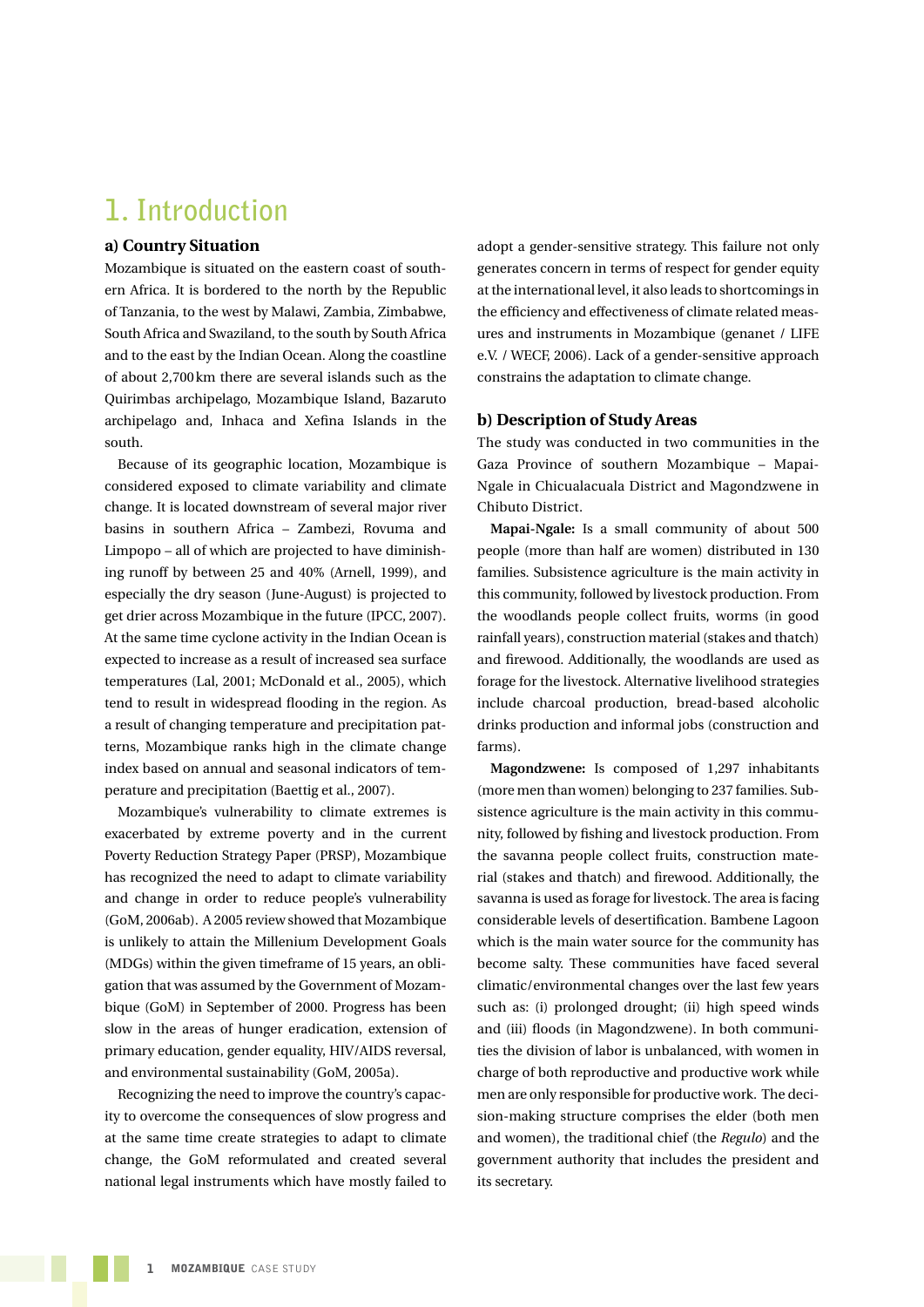## **2. Methodology**

**A qualitative study was conducted that used a combination of various data collection and analysis methods. Data collection was performed through informal and semi-structured interviews to households and key informants (traditional and government's chiefs and heads of local associations), focus group discussions and life histories of the oldest men and women of each community. Data analysis was performed using a combination of tools such as Gender Matrix Analysis (GMA), Impact Assessment, Influencing factors, Institutional analysis, Access and control and social profiles, Capacities and vulnerabilities analysis and Needs assessment.** 

## **3. Key Findings**

**The main results of this study reveal that women and men are differentially impacted by climate changes due to the current power relations and their differentiated roles in these communities. Women have access to** 

**but not control over natural resources and other property rights. Additionally, women do most of the reproductive and part of the productive work, while men are only responsible for productive work.** 

**The drought these communities have faced for the last two years has increased men's migration to South Africa and other places in search for jobs. As a consequence, the role of women in productive work has increased considerably in the last two years. For example, women's participation in alcoholic drink brewing in Mapai-Ngale and fisheries-related work in Magondzwene has increased in the last two years. This imposes pressure on women who have to spend extra time for productive work to the detriment of the reproductive jobs and time spent with children. On the positive side, men's migration has enhanced women's participation in the decision-making structures of their communities. This is especially evident in the Mapai-Ngale community where migration is more intense and as a consequence, the National Women Organiza**

Drought has increased men's migration to South Africa and other places in search for jobs. As a consequence, the role of women in productive work has increased considerably in the last two years.



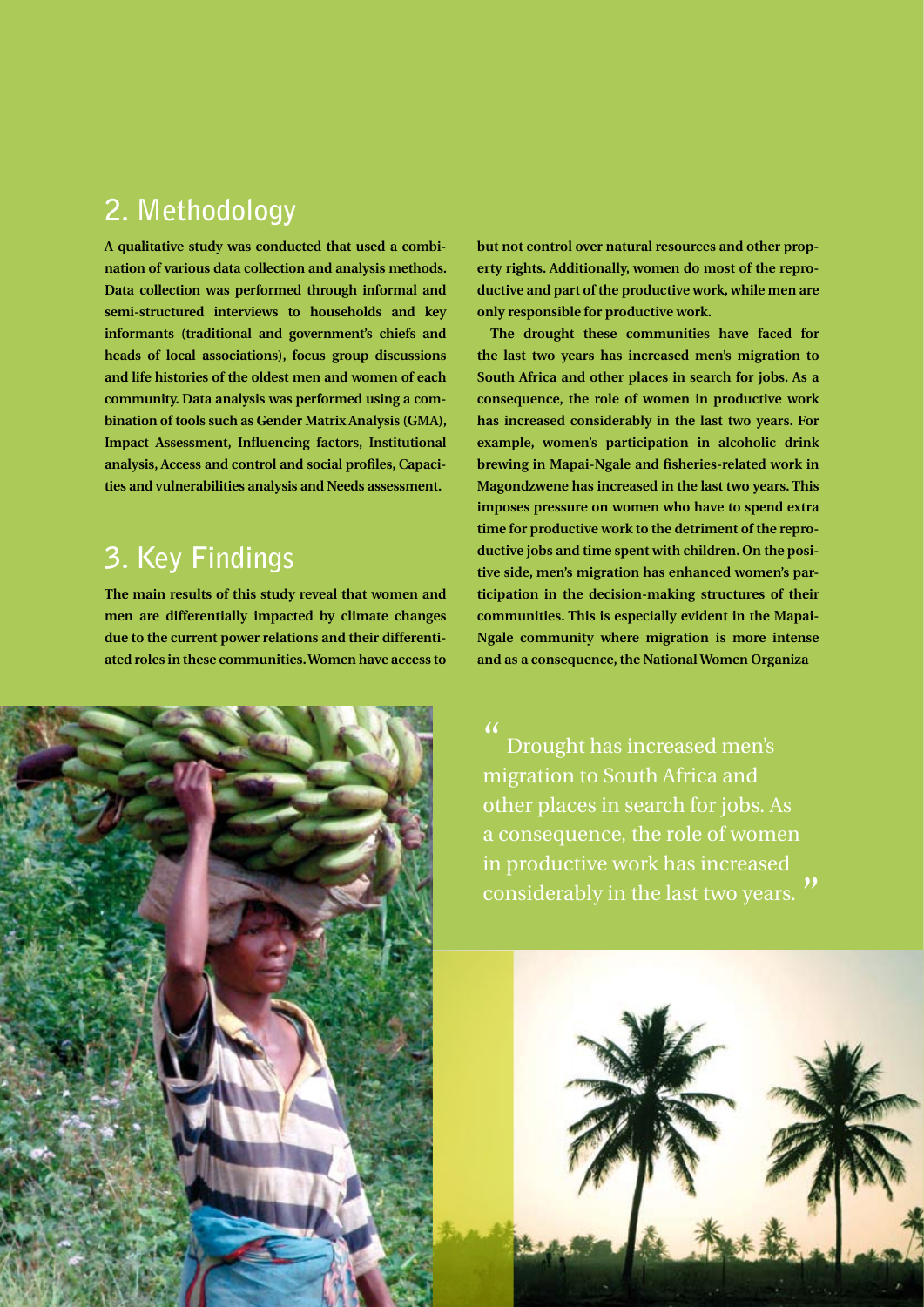

**tion (OMM) has gained better position in the decision-making structure. However, this issue was not deeply explored in this study and thus a thorough investigation on this is recommended.** 

**Coping and adaptation strategies and capacities exist in these communities and include alternative food sources** *(tinhirre, ulharo, canhu – marula and, massala – Strychnos spinosa in Mapai-ngale* **and** *muambo* **and** *tinhirre* **in Magondzwene), informal (charcoal, farms, livestock and construction) and formal (migration) jobs and adoption of different lifestyles. In terms of formal and informal organizations to discuss environmental problems, the Mangondzwene community is better organized than Mapai-Ngale. However Mapai-Ngale has a better representation of women in the deci-** **sion-making structure through the OMM and the elder advising group which is stronger.** 

### **4. Conclusion & Recommendations**

**There are four ways to strengthen women and men's capacities for a better adaptation to climate change namely: effective implementation of existing policies and programmes, allocation of resources, capacity building and reinforcement of women's participation in local institutions. Due to the key role women play in**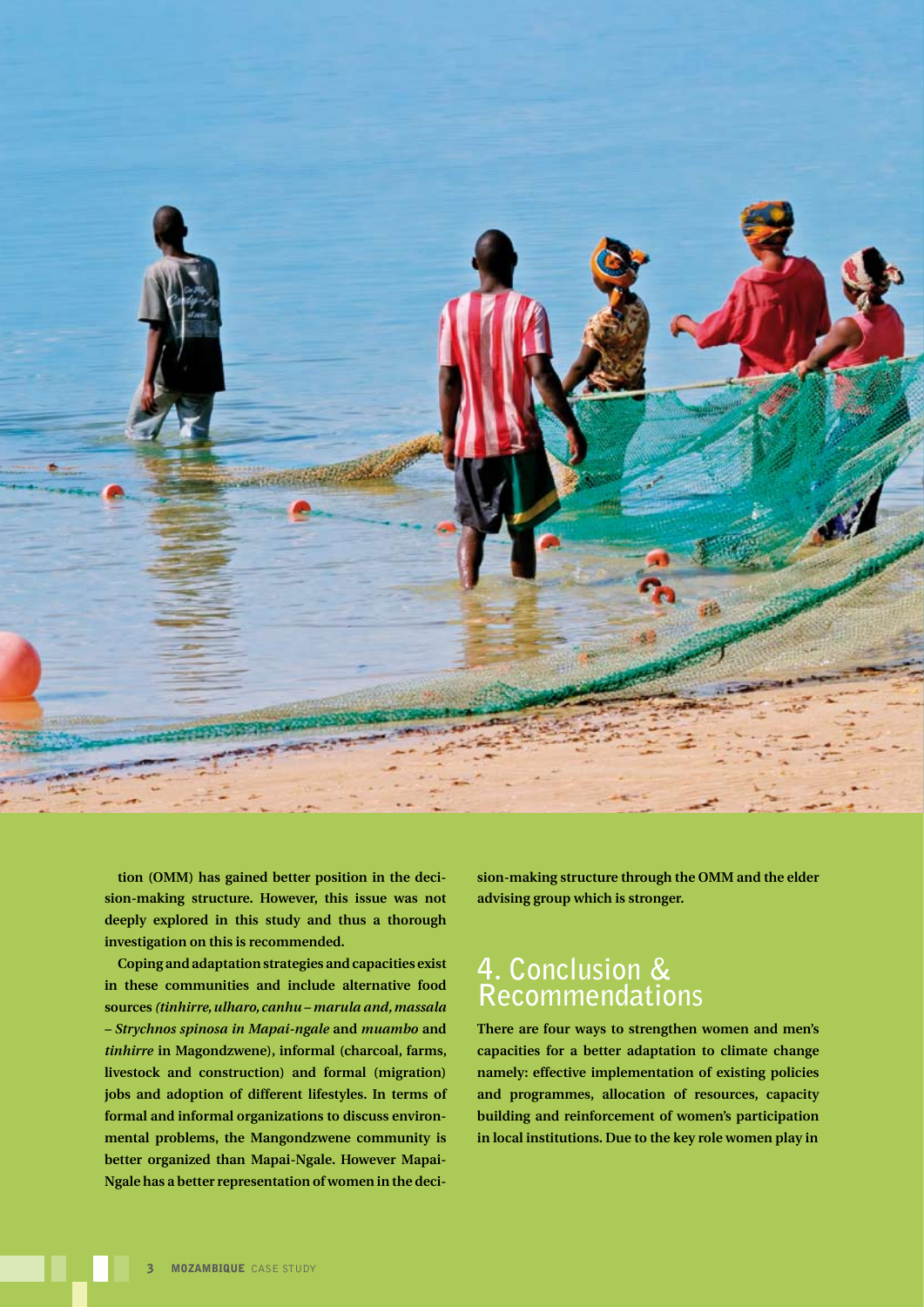

these communities, they should always be considered as the priority group in any activity.

Since agriculture is the main women's activity in these communities, we strongly recommend capacity building of women in agriculture and agro-processing techniques through for example the creation of a club of farmers, creation and reinforcement of local institutions and discussion forums and the formation of an environmental multi-institutional task force (including institutions as the Ministry for Environmental Coordination – MICOA, National Institute of calamities management – INGC, Ministry of Agriculture – MINAG, Non-governmental Organizations, etc).

 $"$ Women's participation in alcoholic drink brewing in Mapai-Ngale and fisheries-related work in Magondzwene has increased in the last two years. This imposes pressure on women who have to spend extra time for productive work to the detriment of the reproductive jobs and time spent with children."

#### **REFERENCES**

**• Arnell, NW. (1999)** Climate change and global water resources. *Global Environmental Change*, 9, S31–S50.

**• Baettig, MB, Wild, M. and Omboden, DM. (2007)** A climate change index: Where climate change may by most prominent in the 21st century. Geophys. Res. Lett., 34, L01705, doi:10.1029/2006GL028159 Constituição da República de Moçambique (2004). Official Document.

**• Government of Mozambique. (2005).** *Report on the Millennium Development Goals*. Maputo.

**• Government of Mozambique. (2006a)**. *Plano de Acção para a Redução da Pobreza Absoluta 2006-2009*. PARPA II (Second Poverty Reduction Strategy Paper). República de Moçambique, Maputo.

**• Government of Mozambique. (2006b).** *Joint Review of the Government's implementation of the poverty reduction strategy (PARPA) and of the performance of PAPs.* Government of Mozambique (GoM), Programme Aid Partners (PAPs). Accessible at: www.pap.org.mz;

**• IPCC (2007) Climate Change 2007**: The Physical Science Basis. Contribution of Working Group I to the IPCC's Ar4.